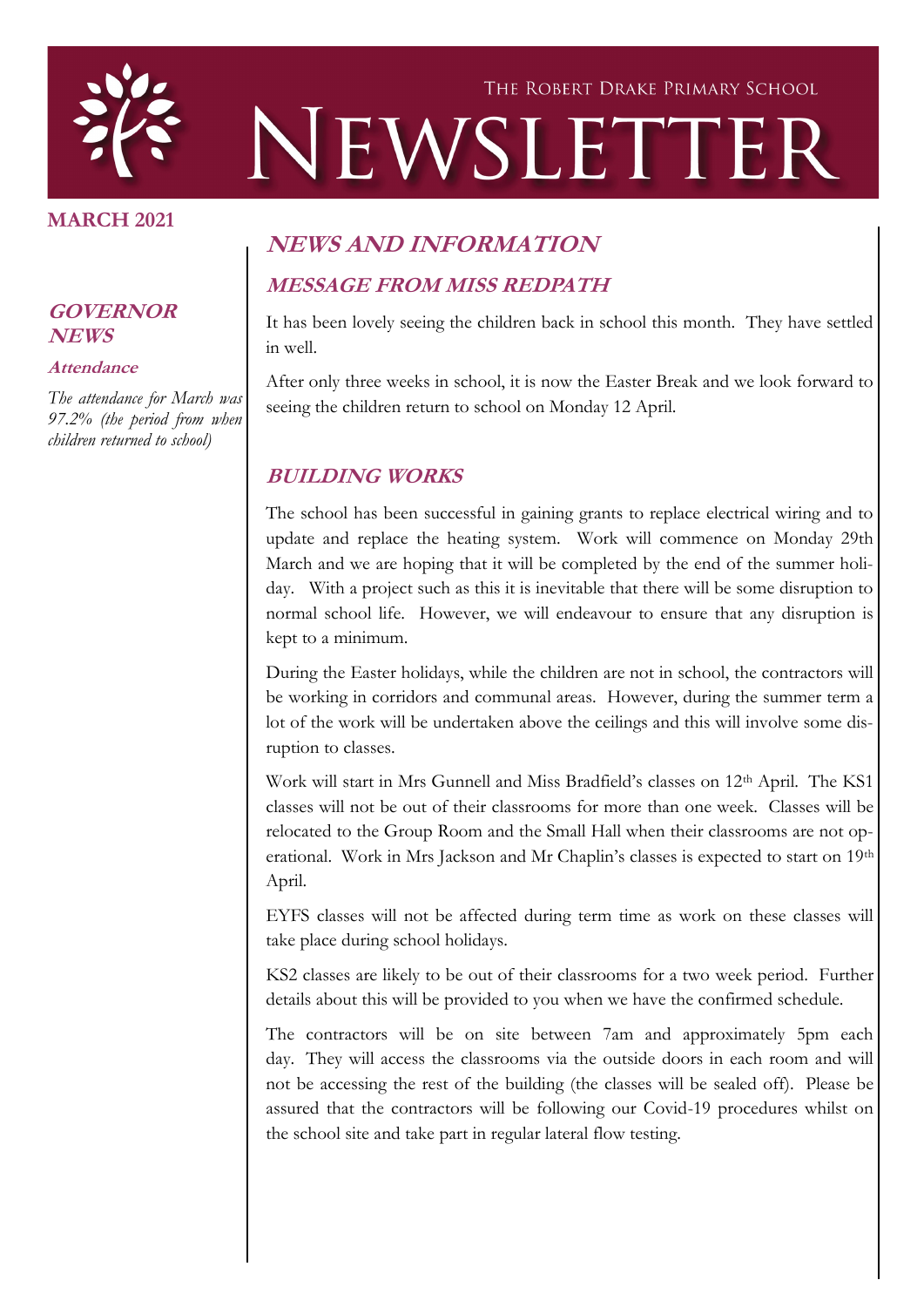#### **SPELLING BEE**

Yesterday, six year six, super-spellers (Autumn, Alicia, Riley, Emily, Jack and Beau) took part in a virtual BATIC Spelling Bee.

Even though they were separated by a screen to keep them all safe, they worked together and were a fearsome force to be reckoned with. There were six rounds and they had to spell words such as conscientious, collywobble and aardvark. At the end of the competition, they had scored 53 points out of a possible 66 - earning three bonus points for three perfect rounds! They came second, being beaten by just two points! Their prize was a  $\dot{\psi}$  Amazon voucher to spend on something for school. The team is now looking forward to helping Miss Redpath spend their winnings.

Well done, Super Spellers. You were all great and I was very proud of you all.

Mrs Rawling

#### **COVID-19 TESTS**

Please ensure that if any member of your household arranges for a Covid-19 test, then in accordance with government guidance ALL members of the household need to self isolate until the results of the tests are known.

If a test is arranged during the school day, then the school must be informed and the children collected as soon as any test has been arranged.

Could all parents and carers please ensure that they keep the school informed of any tests taking place within your household, and also notify us as soon as any results are known. The school must be informed of any negative result before children return to school.

#### **DEANES SPORTS CAMPS**

Deanes will be running sports camps over the Easter holidays. To book please visit [www.deanessportscentre.com/.](http://www.deanessportscentre.com/holiday-camps)

### **DISADVANTAGED PUPIL FUNDING/FREE SCHOOL MEALS**

The Pupil Premium Funding is allocated to children from low-income families who are currently known to be eligible for free school meals and children who have been looked after continuously for more than six months.

You may register your child for Free School Meals if you receive a range of benefits such as Income Support, Income-based Jobseeker's Allowance, Income-related Employment and Support Allowance and Child Tax Credit (provided your annual income does not exceed  $f(16,190)$ .

If you think you may be eligible, registering is quick and easy.

If your child is in Year 2 or below, please call the School Office and we will send you through a form to complete.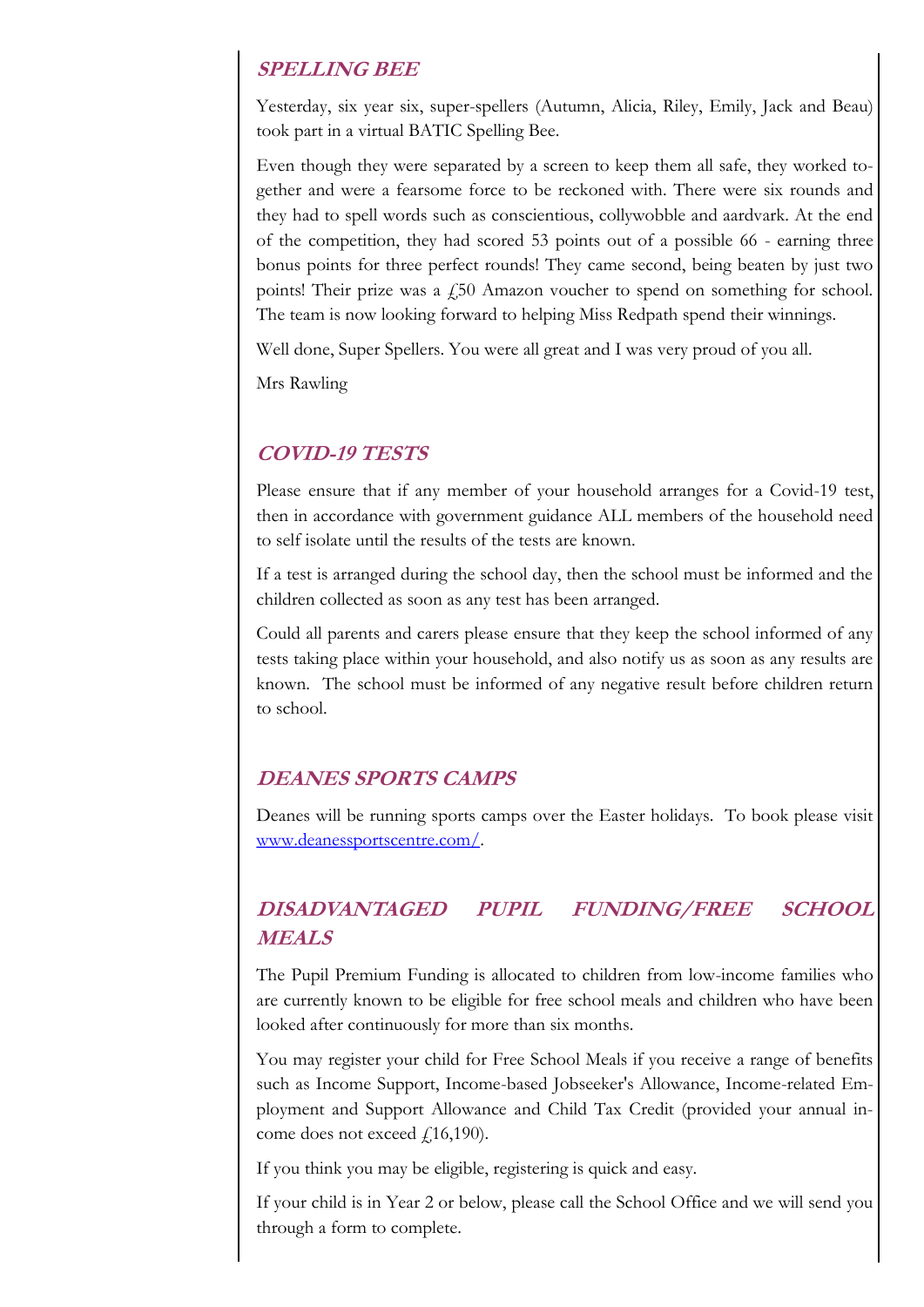If your child is in Years 3—6, Essex County Council has an online application form on their website: **https://www.essex.gov.uk/free-school-meals.**

If you meet the eligibility criteria, registering for Free School Meals will bring more money to the school which will benefit your child. Our Pupil Premium Funding is also used to provide support for pupils in a number of ways. As well as enabling your child to have the option of a free, healthy meal at lunchtime, other benefits may also be available for registered children, such as help with the cost of school trips. Further details are available on the school website.

Please be assured that registering for Free School Meals is completely confidential and your child's peers need not know they have applied. Please contact the school office if you have any questions or require help with your application.

### **KEEPING CHILDREN SAFE ONLINE**

A letter was recently sent out regarding Online Safety and the National Online Safety app which is free to download from the App Store or Google Play. More information can be found by visiting https://info.nationalonlinesafety.com/mobile-app.

## **REMINDERS**

**Herewith some reminders—please take note:**

### **SOCIAL DISTANCING / MASKS**

A reminder that parents and carers should not approach or speak with members of staff at the gate at the beginning or end of the day unless they are wearing a mask. If a mask is not being worn, then parents /carers will need to telephone the school office during opening hours.

### **CONTACT DETAILS**

It is very important that all parents and carers keep the school updated of ALL changes in their contact details.

You will need to complete a new contact detail form if your details do change; please call or e-mail the school office if you need a copy of the form to complete.

### **CHILDREN BRINGING IN ITEMS FROM HOME**

Please be reminded that children should not bring items from home into school, unless it is their packed lunch, water bottle or school bag on a Friday. This includes items they wish to give to other children.